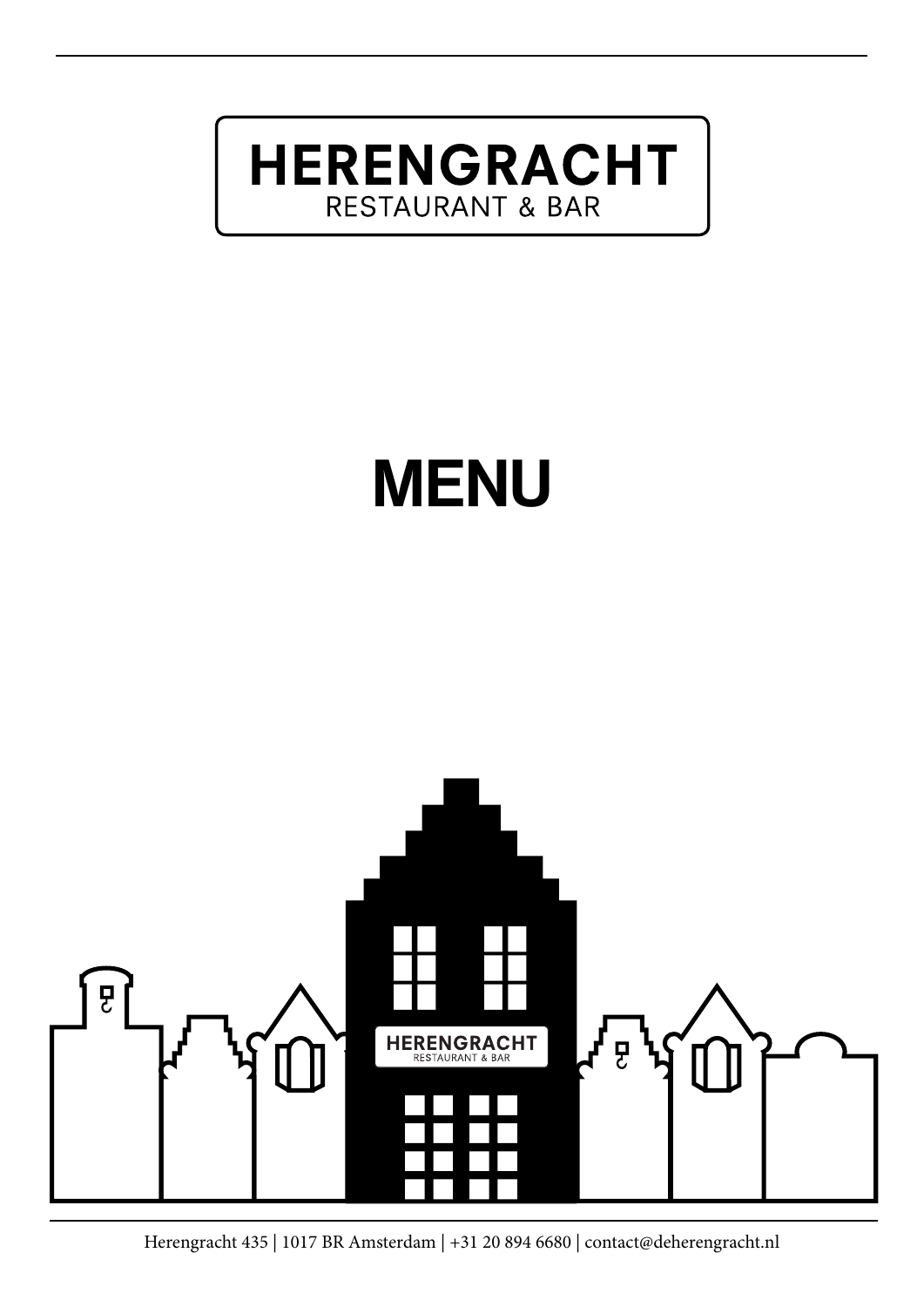# **HERENGRACHT RESTAURANT & BAR**

| <b>SANDWICHES</b> (Sourdough bread) served till 17 o'clock                            |          |
|---------------------------------------------------------------------------------------|----------|
| Old Amsterdam cheese<br>w/butter.rocket salad                                         | 7.5      |
| <b>Toast cannibale</b><br>(raw meat) w/ truffel mayonnaise                            | 10.5     |
| Avocado & perfect egg<br>w/ nori & chili flakes<br>w/ smoked salmon or bacon          | 9<br>4 2 |
| Avocado & feta<br>w/ pomegranate & olive oil<br>(Optional w/ vegan cheese) of         | 10       |
| Grilled aubergine<br>w/hummus, coriander & ras el hanout mayonnaise                   | 10       |
| <b>CLUBS</b> served till 17 o'clock                                                   |          |
| <b>Club chicken</b><br>w/lettuce, tomato, bacon, egg & mayonnaise                     | 12       |
| <b>Club salmon</b><br>w/lettuce, egg, avocado, onion, cucumber &<br>wasabi mayonnaise | 13       |
| <b>SMALL BITES</b>                                                                    |          |
| Sourdough bread & herb butter                                                         | 5        |
| <b>Arabic pita bread of</b><br>w/hummus and ras el hanout mayonnaise                  | 5.5      |
| <b>Roasted &amp; toasted nuts</b>                                                     | 4        |
| Mixed & marinated olives                                                              | 4        |

Nacho's 9.5

Shakshuka 12

Chicken buffalo wings **9** 

w/ Cheddar cheese, guacamole, sour cream, salsa & jalapeno's

w/ eggs, tomato, bell pepper & pita bread

w/ spicy sauce & sesame seeds, 5 pcs

#### CROQUES & CROQUETTES served till 17 o'clock

| <b>Croque monsieur</b>                                                                | 8  |
|---------------------------------------------------------------------------------------|----|
| Croque madame<br>w/ fried egg                                                         | 9  |
| <b>Veal croquettes</b><br>w/ sourdough bread & mustard                                | 10 |
| <b>Shrimp croquettes</b><br>w/ sourdough bread & mustard                              | 14 |
| <b>EGGS</b> served till 17 o'clock                                                    |    |
| <b>Eggs Benedict</b><br>poached eggs w/ Hollandaise sauce, brioche &<br>farmhouse ham | 14 |
| Eggs Norwegian<br>poached eggs w/ Hollandaise sauce, brioche &<br>smoked salmon       | 15 |
| <b>Shakshuka</b><br>w/eggs, tomato, bell pepper & pita bread                          | 12 |

| <b>Bitterballen</b><br>w/ mustard, 7 pcs                                                                                                          | 9        |
|---------------------------------------------------------------------------------------------------------------------------------------------------|----------|
| Dutch cheese soufflés<br>w/ sweet chili sauce, 6 pcs                                                                                              | 8        |
| <b>Shrimp twisters</b><br>w/wasabi mayonnaise, 5 pcs                                                                                              | 7        |
| Vegetarian springrolls<br>w/ sweet chili sauce, 7 pcs                                                                                             | 8.5      |
| Mushroom arancini<br>w/truffle mayonnaise, 5 pcs                                                                                                  | 7.5      |
| Goudenbocht mix<br>Small, 8 pcs<br>Large, 18 pcs<br>w/bitterballen, shrimp twisters, springrolls,<br>Dutch cheese soufflés, mustard & chili sauce | 10<br>19 |
| <b>Plateau of French cheeses</b><br>w/ dried fruit & nuts                                                                                         | 12       |

#### SOMETHING SWEET

| Apple pie        | 5 |
|------------------|---|
| w/ whipped cream | 1 |
| Carrot cake      | 5 |
| w/ whipped cream | 1 |
| Cheese cake      | 5 |
| w/ whipped cream | 1 |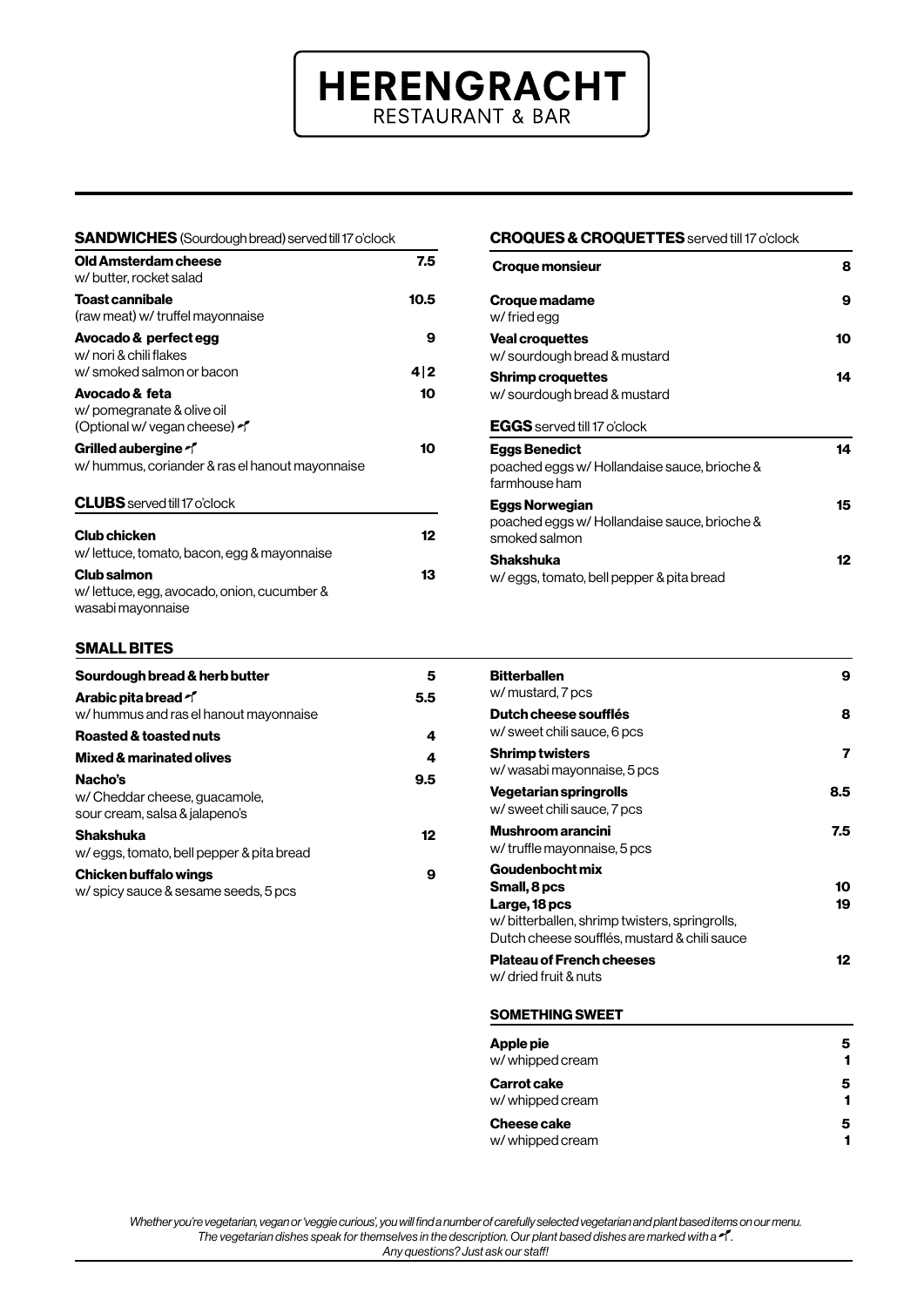# **HERENGRACHT** RESTAURANT & BAR

#### **STARTERS**

| <b>Tomato soup 4</b><br>w/basil                                                                 |    |
|-------------------------------------------------------------------------------------------------|----|
| <b>Beetroot &amp; goat cheese</b><br>w/Balsamic vinegar & walnuts<br>(Optional w/ vegan cheese) | 14 |
| Smoked salmon & avocado<br>w/ mustard mayonnaise & toasted sourdough bread                      | 14 |
| <b>Beef carpaccio</b><br>w/ truffle mayonnaise                                                  | 15 |

#### SALADS

| Roasted roots salad<br>w/kale, cashewnuts, feta cheese & ginger vinaigrette<br>(Optional w/ vegan cheese) of | 15 |
|--------------------------------------------------------------------------------------------------------------|----|
| <b>Caesar salad</b>                                                                                          | 15 |
| w/roasted chicken, bacon, anchovy, parmesan, crouton & egg                                                   |    |

| <b>VEGETARIAN &amp; PLANT-BASED</b>                                 |    |
|---------------------------------------------------------------------|----|
| <b>Shakshuka</b><br>w/eggs, tomato, bell pepper & pita bread        | 12 |
| <b>Black truffle ravioli</b><br>w/forest mushroom & Parmesan cheese | 18 |
| <b>Beetroot burger</b><br>w/plantbased 'meat' & fries               | 19 |

#### MAINS

| Fish & chips<br>w/ mushy peas & remoulade sauce                                     | 20   |
|-------------------------------------------------------------------------------------|------|
| Herengracht beefburger *<br>w/ cheese, bacon, onion lettuce &<br>mustard mayonnaise | 20   |
| Steak tartare *<br>served raw w/ pickels & shallot                                  | 21   |
| Grilled chicken*<br>w/ herbs de provence & lemon                                    | 23.5 |
| Housesteak frites 160 gr *<br>w/ green herb butter                                  | 22 5 |

\* *served w/ french fries & green salad*

#### SIDES

| <b>Green salad of</b><br>w/ mustard vinaigrette                                                    | 4.5        |
|----------------------------------------------------------------------------------------------------|------------|
| <b>Haricots verts</b>                                                                              | 5          |
| <b>French fries</b><br>w/ mayonnaise<br>w/ plant-based mayonnaise *<br>w/truffle & Parmesan cheese | 5.5<br>5.5 |
| <b>Sweet potato fries</b><br>w/ spicy mayonnaise                                                   |            |

#### DESSERTS

| Crème brûlée                                              | 7.5 |
|-----------------------------------------------------------|-----|
| <b>Hot chocolat fondant</b><br>w/ vanilla ice cream       | 8   |
| Lemon meringue<br>w/red fruit coulis                      | 7.5 |
| <b>Plateau of French cheeses</b><br>w/ dried fruit & nuts | 12  |